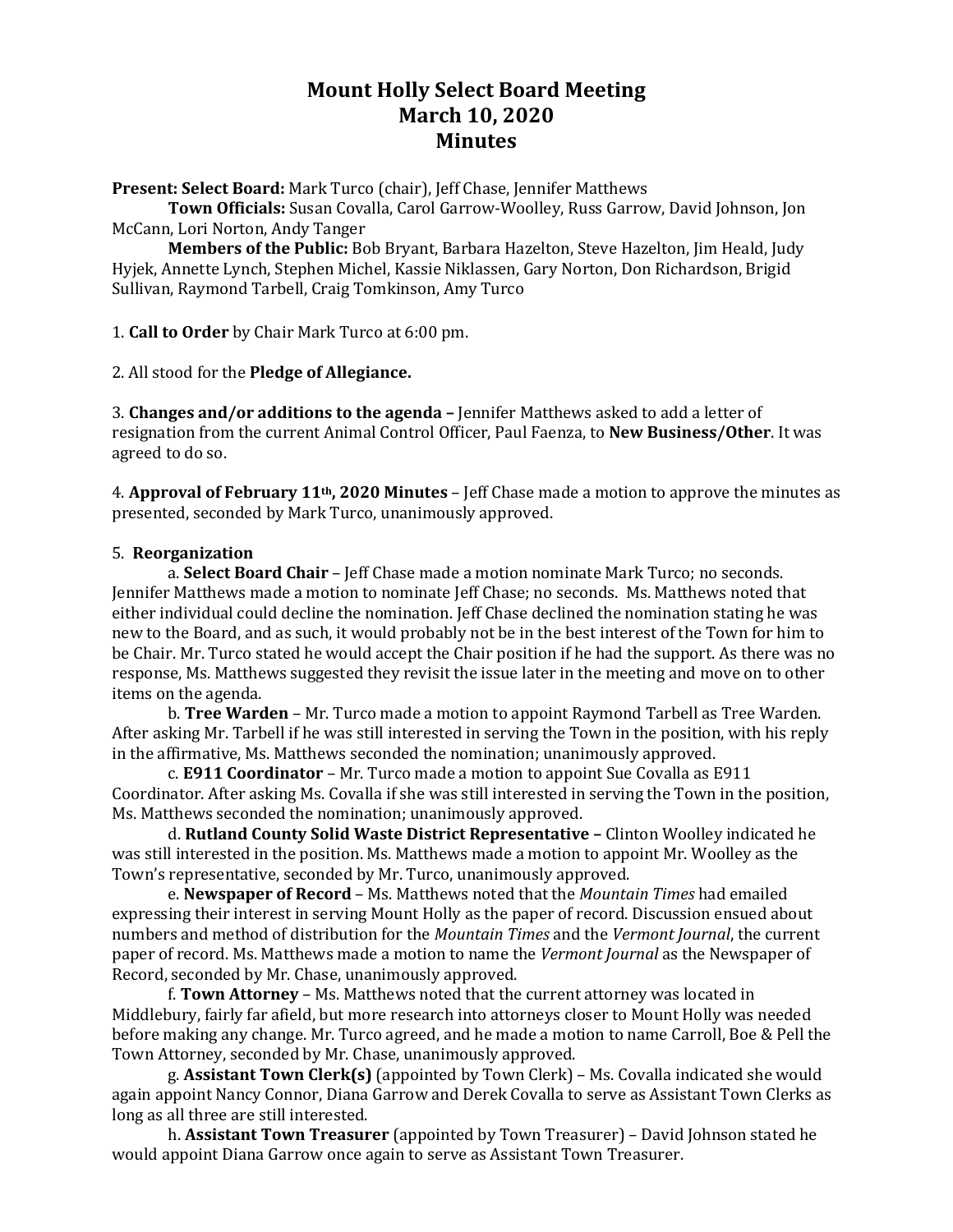i. **Select Board Clerk –** Ms. Matthews stated that appointing a Select Board member to this position was at the discretion of the Board. She noted the Select Board had not done so last year, and it was agreed to maintain the status quo again this year.

j. **Set Day & Time of Regular Meeting** – Mr. Turco stated that presently the meetings were scheduled for the second Tuesday at 6:00 pm. Ms. Matthews explained that many working further away from Mount Holly found it difficult to make a 6:00 meeting in town. She had received several emails supporting a later start time, and she held up a copy of the *Chit Chat* with the meetings of many other organizations in town highlighted, all starting at 7:00 pm, but for one at 6:30 pm. Amy Turco stated she thought the 6:00 start time worked, especially as the meetings were so well attended. Ms. Matthews replied she thought that had less to do with the start time and more to do with the substantial issues the Select Board was addressing. Judy Hyjek asked about the difference in attendance numbers between the current earlier start time and the previous later one. Ms. Matthews replied she thought that was an apples and oranges comparison due to the difference in the issues being discussed. Mr. Turco stated he thought the earlier start time was better. Ms. Matthews suggested a compromise with a 6:30 pm start time, and she made a motion for the regular Select Board meetings to start at 6:30 pm, seconded by Mr. Chase; Mr. Turco voted against the motion.

k. **Name Two (2) Public Posting Places for Agendas –** Mr. Turco made a motion to continue to use the Mount Holly Post Office and the Belmont Post Office as the two public places for posting the agenda, seconded by Ms. Matthews, unanimously approved.

l. **Conflict of Interest Policy – sign** – Ms. Matthews explained that the policy was the same as in the past. Bob Bryant asked what the policy addressed. Ms. Matthews explained it spelled out the nature of conflicts (financial, etc), prohibited conduct, when recusal on an issue was necessary. She also stated that the policy would be on the Town website once signed. Select Board members signed the policy.

**Two additional items: the 911 measuring** – Ms. Matthews noted the Listers were currently doing this; it was agreed to continue to have the Listers do the 911 measuring. **Sign the orders weekly** – Mr. Turco stated he would stop in on Mondays to do so. Ms. Matthews pointed out she was in the town office working on Mondays, so she could easily do so. It was agreed Ms. Matthews would sign the orders.

#### 6. **Reports**

#### a. **Highways & Transfer Station – Clinton Woolley**

i) **Update –** Mr. Woolley stated the road crew had posted the roads for mud season, and the roads were beginning to dry out. He said he was also working on grants.

ii) **Uniforms** – Mr. Woolley had a couple of quotes for uniforms for the road crew, one from UniFirst, the other from Foley. UniFirst was less than Foley at just over \$8.00 per person per week. Mr. Woolley stated the road crew could have the funds deducted from their pay if the Town was unwilling to cover the cost of the uniforms. David Johnson noted that the costs could be covered in the Highway budget. Mr. Chase asked if the road crew currently had uniforms; they do not. Ms. Matthews asked if the road crews of other towns in the area of similar size had uniforms; they do. Mr. Turco asked if the Town covered the expense for the uniforms or the employee. Gary Norton recommended the Town cover the uniform cost. Ms. Matthews made a motion to provide uniforms for the road crew from UniFirst at Town expense, seconded by Mr. Chase, unanimously approved.

iii) **One-Ton Truck** - Mr. Woolley is continuing to gather quotes for the one-ton truck replacement.

iv) **Town Highway Structures & Class 2 Roadway Grants** – Mr. Woolley is submitting a grant to cover paving on Hortonville Road with total costs of \$217,000 with potential grant funds covering \$175,000 of that amount. Mr. Chase asked about the structures grant. Mr. Woolley responded that the culvert on Sawyer Hill Road should be replaced. The Agency of Natural Resources recommends a 7-foot high culvert on the 4-foot high roadway which would be costly.

v) **Annual Financial Plan – sign** - Ms. Matthews explained this was to pass along the town highway budget figures and information to the State. Mr. Chase asked how the town highway mileage was measured. Mr. Woolley responded that the State did the measurements. Ms. Matthews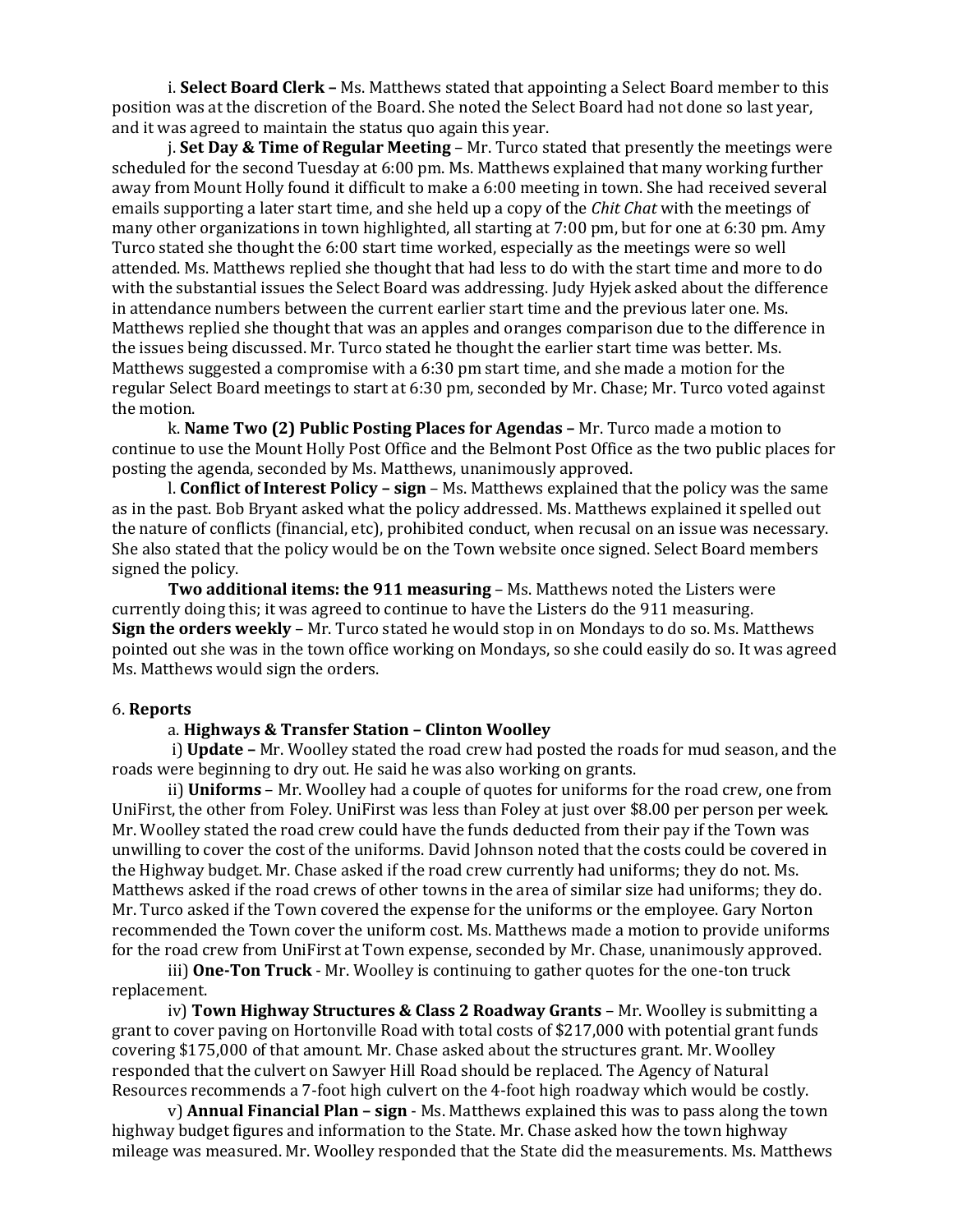noted that the Select Board had recently certified the town highway mileage. Select Board members signed the Annual Financial Plan.

Mr. Chase asked how many quotes were being gathered for the one-ton truck. Mr. Woolley had three for the cab and chassis of around \$47,000 and a couple for the body of \$21,000+ to \$23,400. The Select Board members also signed the Certification of Compliance for Town Road & Bridge Standards and Network Inventory to accompany the Annual Financial Plan in relaying information to the State, as both are necessary for State grant consideration.

vi) **Municipal Roads General Permit Planning Report – sign** – Ms. Matthews explained this was an annual report to certify the completion of the road erosion inventory. The report is to be signed by the Chair, so it was set aside.

## b. **Treasurer – David Johnson**

i) **Monthly Income & Expense Report** – Mr. Johnson noted the following: all bank statements had been received and reconciled by Diana Garrow; the delinquent tax amount was now about \$85,000 after Delinquent Tax Collector Peter Perrino recently received another \$41,000 in tax payments; interest income continues to run higher than the budgeted amount; Solid Waste Labels Sold continues to run higher than the budgeted amount; all town report and election expenses came in under budget; the Vehicle/Equipment Repair & Maintenance Expenses are about half the amount budgeted and we are now two-thirds of the way into the fiscal year; all else is in good shape. Mr. Johnson asked about an attorney for future tax sales. He will contact Mr. Perrino to ask Kevin O'Toole if he is still interested in performing this service for the Town.

ii) **Authorization for Orders** – Mr. Johnson explained he needs the authority to make regular payroll, and to pay payroll taxes, property tax refunds, and for postage as needed. Ms. Matthews made a motion to continue the payment of orders policy as in the past, Mr. Turco seconded, unanimously approved.

Annette Lynch thanked Mr. Johnson for the copies of the financials made available for meeting attendees. She again asked if the financials could be put on the Town website the day before the meeting so that residents could review them before the meeting and so those with aging eyes could more easily read them. Mr. Turco stated we could look into that.

Ms. Matthews stated she had been on the Select Board for a year and the **Planning Commission** had not made a report to the Select Board in that time, as has happened in previous years. It was agreed that Ms. Matthews would send an email to Peter Berger and ask him to attend the April Select Board meeting and report on the Planning Commission's recent activities.

c. **Rutland Region Transportation Council** – **Clinton Woolley** stated there was no meeting.

## 7. **Ongoing & Old Business**

a. **Personnel Policy –** Ms. Matthews inquired if a date could be set to review the personnel policy as a step towards completion of the necessary policy for grants and the like. The Select Board agreed to meet on Tuesday, March  $17<sup>th</sup>$  at 6:00 pm in a Special Meeting for a work session on the policy.

b. **Emerald Ash Borer (EAB) Update–** Ms. Matthews reported that the Regional EAB Resource Committee was meeting this evening to discuss the steps necessary for area towns to do a town-wide inventory of ash trees. The first step for towns will be to identify all ash trees along town roadways, using as many trained volunteers as possible to defray those costs for the Town. Road Foreman Clinton Woolley stated there were 280 ash trees just along Belmont Road into Belmont and then down Healdville Road to VT Route 103. Jon McCann questioned who would bear the cost for tree removal. Mr. Turco responded that would fall on the Town if the ash tree is in the town right-of-way; otherwise, the cost would fall on the landowner. Andy Tanger asked what the Town of Weston had planned to address the imminent EAB arrival as Weston lies between Londonderry, where there is an EAB infestation, and Mount Holly. Mr. Turco said we could look into that. Don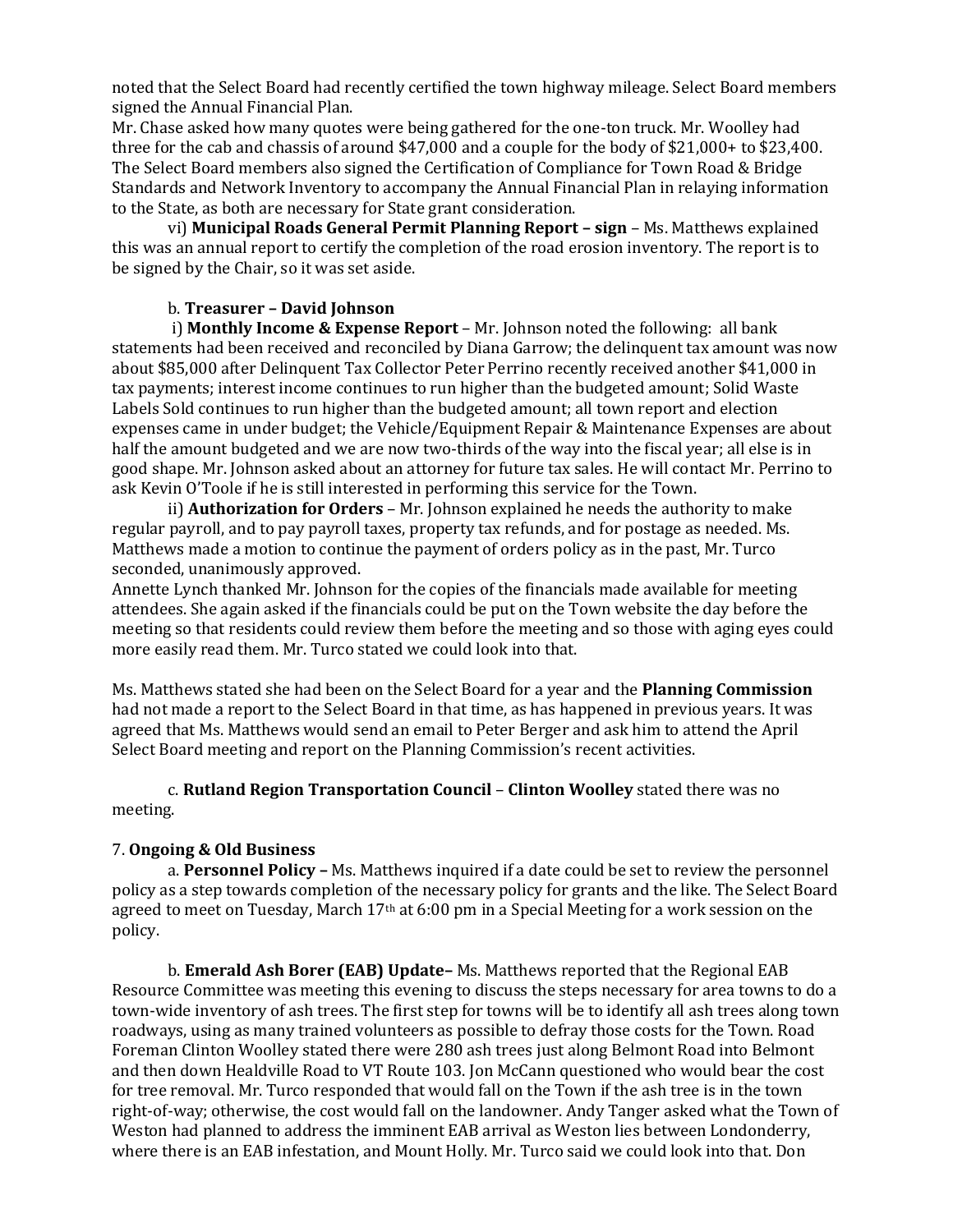Richardson currently attends the EAB resource committee meetings and he is willing to coordinate a local committee to work on the town-wide ash tree inventory. Ms. Matthews said she would put an item in the *Chit Chat* about a local EAB committee. She also noted that she had put a page up on the Town website devoted to EAB information and resources: [http://www.mounthollyvt.org/emerald-ash-borer/](about:blank)

c. **Cannabis (S.54) Update** – Ms. Matthews reported on the current status of the cannabis tax and regulate bill with both the House and Senate having passed differing versions of the bill. The House voted to allow towns to vote by special election to opt in to retail establishments only; towns will have no say in growers, manufacturers, and processors locating in the community. The House also stripped out the 2% local cannabis tax. The Senate version of the bill gives towns the right to vote to opt out of hosting various cannabis operations and it provides Towns with the 2% local option tax if they vote to host retail establishments. The 2% tax provides towns with the financial resources to deal with the consequences of cannabis operations in town, be it neighbor complaints, security, odors, smoking in public places, law enforcement. Ms. Matthews encouraged residents to consider if they wanted a retail marijuana establishment or industrial grow operations or marijuana processing and/or manufacturing facilities in town.

d. **Other** – Ms. Matthews reported that the VT Public Utility Commission had issued a Certificate of Public Good for the proposed **FirstNet/AT&T cell tower** project here in town. The Agency of Natural Resources asked for some last minute conditions on the project. Construction is slated to begin this summer.

#### 8. **New Business**

a. **Set Transfer Station Hours for Spring & Summer with Start Date** – The last Sunday will be March 29th. The first Wednesday will be April first from 4:00 to 7:00 pm.

b. **Independent Audit –** There was discussion about the need, frequency and cost of an outside audit, as no audit was performed this past year as the auditor previously used closed up shop. Ms. Matthews reported that according to the VT League of Cities & Towns, it is up to the Select Board or the voters to determine the frequency of the outside audit. State Statute requires that the public accountant be licensed in the State and the audit be performed using generally accepted government auditing standards. Mr. Chase asked what the cost was of the last audit. David Johnson stated it was \$9250. He also noted that there were not a lot of accountants who do municipal audits and that not all CPAs are certified to do those audits. Stephen Michel stated that it was generally more expensive to perform an audit every other year. He asked why the Town wanted an audit. Mr. Chase replied it was a necessary component when securing a bond or loan. Annette Lynch said there was also a structural reason for an audit as both the Select Board members and the Treasurer are elected offices; the audit provides a clear and transparent picture of the town's financial position. Andy Tanger said he had a call in to VLCT to clarify the wording on Article II of the warning so as to avoid the confusion that occurred at town meeting. As the town auditors do not perform an actual audit, could that Article be worded as 'act upon town officers' reports' rather than 'act upon the auditors' report'? This will be answered before the next town report is produced. Additional discussion ensued about the costs of an audit, various audits done and auditors in the area. Mr. Johnson said he would sit down with Ms. Matthews to look into auditors that might be available to perform the annual audit going forward.

c. **EID Grant Program** – Jeff Chase will work with Road Foreman Clinton Woolley to create a list of bridges, roads and highways that will need attention, prioritizing them into a five-to-ten year plan. The list can be utilized in the future to apply for grants to help cover the costs of repair work. The grant deadline for this particular grant is in May with a letter of intent due by the end of March. Mr. Chase and Mr. Woolley will pull the list together in the next few days.